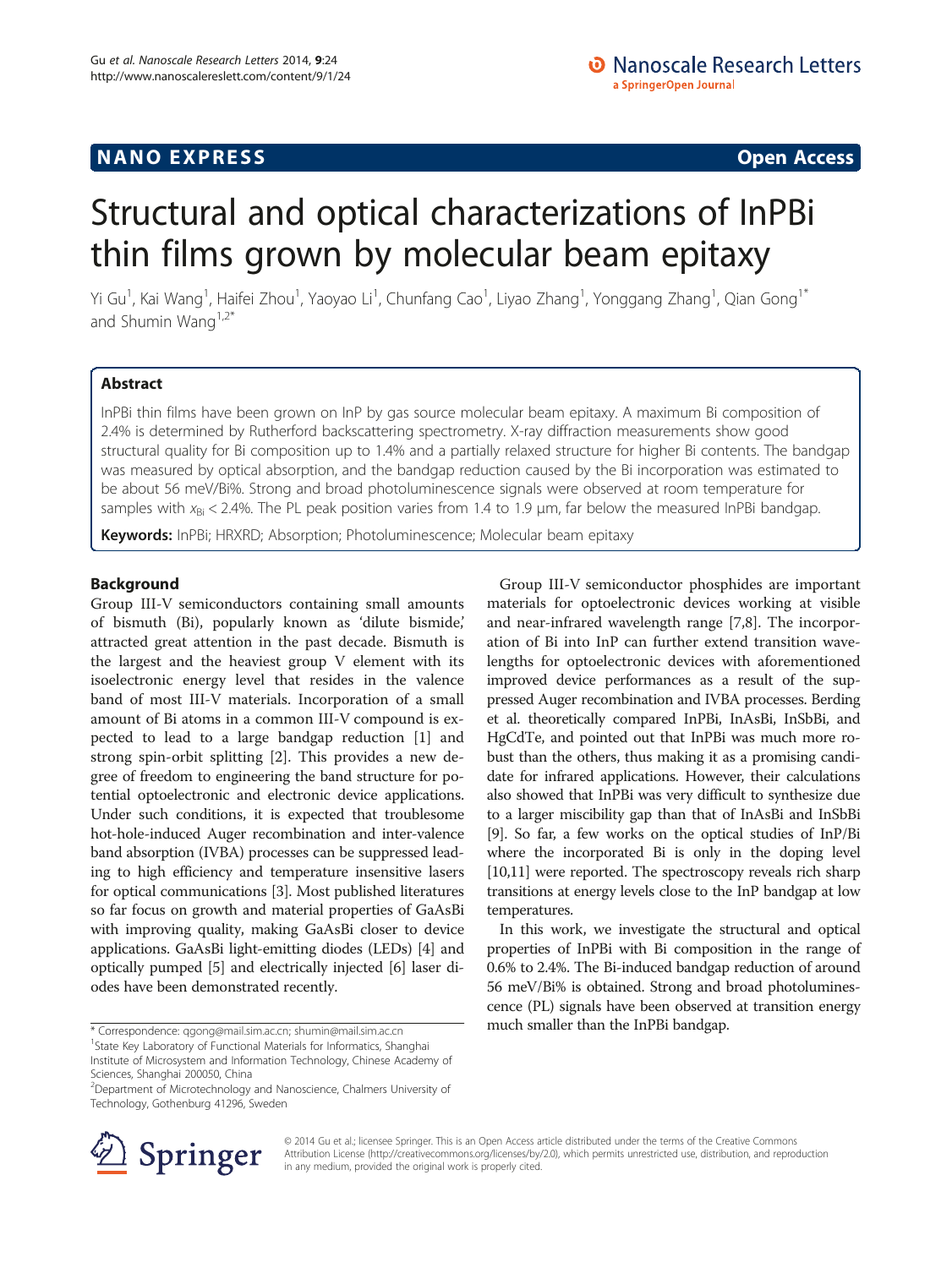## Methods

The samples were grown on (100) semi-insulating InP substrates by V90 gas source molecular beam epitaxy (GSMBE). Elemental In and Bi and  $P_2$  cracked from phosphine were applied. After the surface oxide desorption of InP substrate at 524°C, a 75-nm undoped InP buffer was grown at 474°C, the normal growth temperature of InP. Then the growth temperature was decreased significantly for InPBi growth. Both the Bi/P ratio and the growth temperature were adjusted to achieve InPBi with various Bi compositions. The thickness of the InPBi epi-layers was kept around 430 nm. An InP reference sample was also grown at the low temperature.

After the growth, the Bi compositions were determined by Rutherford backscattering spectrometry (RBS) with  $2.275$  MeV  $^{4}$ He<sup>2+</sup> ions. The structural qualities were characterized by a Philips X'pert MRD high-resolution x-ray diffractometer (HRXRD) equipped with a four-crystal Ge (220) monochromator (Philips, Amsterdam, Netherlands). The PL and absorption spectra were measured using a Nicolet Magna 860 Fourier transform infrared (FTIR) spectrometer (Thermo Fisher Scientific Inc., Waltham, MA, USA), in which a liquid-nitrogen cooled InSb detector and a  $CaF<sub>2</sub>$  beam splitter were used. A diode-pumped solidstate (DPSS) laser ( $\lambda$  = 532 nm) was used as the excitation source for PL measurements, and the double modulation mode was used to eliminate the mid-infrared background radiation beyond 2 μm [\[12\]](#page-4-0). For the low-temperature PL measurements, the samples were mounted into a continuous-flow helium cryostat, and the temperature was controlled from 8 to 300 K by a Lake Shore 330 temperature controller (Lake Shore Cryotronics, Inc., Westerville, OH, USA).

## Results and discussions

The Bi incorporation was examined by RBS measurements as shown in the inset of Figure 1, and the Bi concentrations were deduced from the simulations. For all the InPBi samples with various Bi compositions, two main peaks are observed in the HRXRD  $\omega/2\theta$  scan curves in the (004) reflection direction as shown in Figure 1. The narrower peak with a stronger intensity corresponds to the InP buffer layer and substrate for each sample, while the peak on the left side corresponds to InPBi epi-layer. Asymmetric (224) reflections were performed to obtain the exact lattice mismatch between the epi-layer and the substrate. Then the strain relaxation and lattice constant of each sample were obtained, assuming the same Poisson ratio for InPBi and InP. The relaxation degree increased to about 35% for the sample with the highest Bi content, while the sample with the least Bi composition is nearly fully strained. As the Bi content increases, the HRXRD peak intensity of InPBi is reduced and the peak width increases from about 46 to 580 arcsec due to the partial lattice relaxation. Using the



Vegard's law and the lattice constant value of InP 5.8688 Å, the average lattice constant of InBi binary alloy is calculated to be 7.292 Å, which is much larger than the former reports of 6.639 Å [\[13](#page-4-0)], 6.686 Å [[14](#page-4-0)], or 7.024 Å [[15](#page-4-0)].

Figure 2 shows square of absorption coefficient of InPBi films with various Bi compositions as a function of photon energy at room temperature (RT). The band edge of the

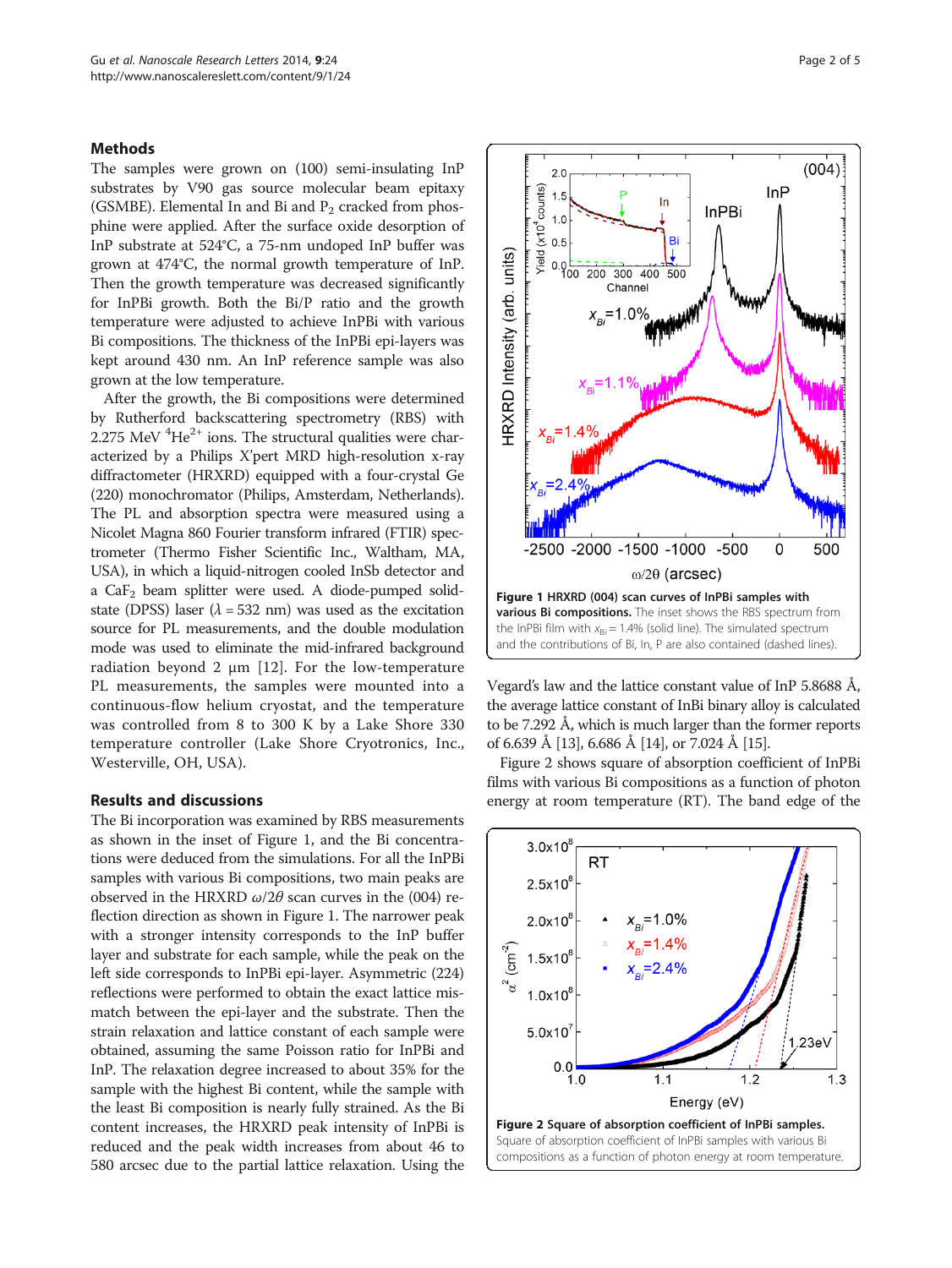InPBi film shifts to longer wavelengths as the Bi composition increases, revealing a reduction of the bandgap energy. The bandgap value is obtained from the linear extrapolation of the rising part for each sample [\[16\]](#page-4-0) and shown in Figure 3, where the error bars are also labeled. By using the linear fitting of the experimental data, the Biinduced bandgap reduction of about 56 meV/%Bi is obtained, which is smaller than the value of 88 meV/%Bi for GaAsBi [[1](#page-4-0)] close to 55 meV/%Bi for InAsBi [\[15](#page-4-0)], but larger than 23 meV/%Bi for InSbBi [\[17](#page-4-0)].

Figure 4 shows the PL spectra of InPBi films with Bi composition  $x_{Bi}$  from 0.6% to 2.4% at RT. Strong and broad PL peaks are observed for the samples, except for the sample with the highest Bi composition. The PL peak energy first shifts from 0.9 eV (1.4 μm) to 0.65 eV (1.9  $\mu$ m), when  $x_{\text{Bi}}$  increases from 0.6% to 1.0%, and then turns back for the samples with a higher  $x_{\text{Bi}}$ , but in all cases far from the bandgap energy. On the other hand, the InP reference sample only shows one PL peak at around 1.34 eV (0.93 μm) corresponding to the band-to-band transition. The InPBi sample with  $x_{\text{Bi}} = 0.6\%$  shows a very broad PL envelope from about 1.2 eV  $(1 \mu m)$  to 0.5 eV (2.5  $\mu$ m), with a peak wavelength at around 0.9 eV (1.4  $\mu$ m). The sample with  $x_{\text{Bi}} = 1.0\%$  reveals the longest PL wavelength (peak at about 1.9 μm) and the strongest intensity. As the Bi composition further increases, the PL wavelength starts to blueshift and the PL intensity decreases. For the sample with 1.4% Bi, the PL peak is blueshifted to around 0.73 eV (1.7  $\mu$ m) and the PL intensity is weakened to about 1/40 of the sample with the strongest PL intensity. No PL signal was detected for the sample with 2.4% Bi. The clear RT PL signals far from the InPBi bandgap are unexpected. The Bi incorporation into GaAs





was found to induce shallow localized states associated with Bi clusters above the top of the GaAs valence band due to the valence band anticrossing interaction, thus causing the red shift of PL [\[1,18\]](#page-4-0). In addition, the Bi in InP with a doping level was found to act as isoelectronic impurities and revealed rich spectroscopic information near the bandgap of InP (1.3 to 1.4 eV) at low temperatures [[10,11](#page-4-0)]. However, the effects of cluster localization and isoelectronic impurities both introduce the PL peak red shift near the InP bandgap energy, in contrast to the PL signals observed from the middle of the bandgap.

To learn more about the PL signals, PL measurements in the temperature range of 8 to 300 K were conducted. Figure [5](#page-3-0) shows PL spectra at various temperatures for InPBi with  $x_{\text{Bi}} = 1.0\%$ . The PL peak intensity is only enhanced about six times when the temperature decreases from 300 to 8 K. The PL spectra seem to contain multipeaks, so Gaussian fitting was implemented to extract those multi-peaks and their temperatures dependence was shown in Figure [6](#page-3-0). Three overlapped peaks are identified in the PL spectra at  $T < 180$  K, whereas at  $T > 180$  K the peak at around 0.95 eV disappears and the other two peaks are overlapped. The peak energies labeled peaks 1 and 2 red shifted about 82 and 108 meV, respectively, when the temperature increases from 8 to 300 K, comparable to the red-shifted value of 71 meV for the InP reference sample. However, the peak energies labeled peak 3 are almost constant at around 0.95 eV at various temperatures. To our knowledge, the PL signal of dilute bismides far from the band-to-band transition was scarcely reported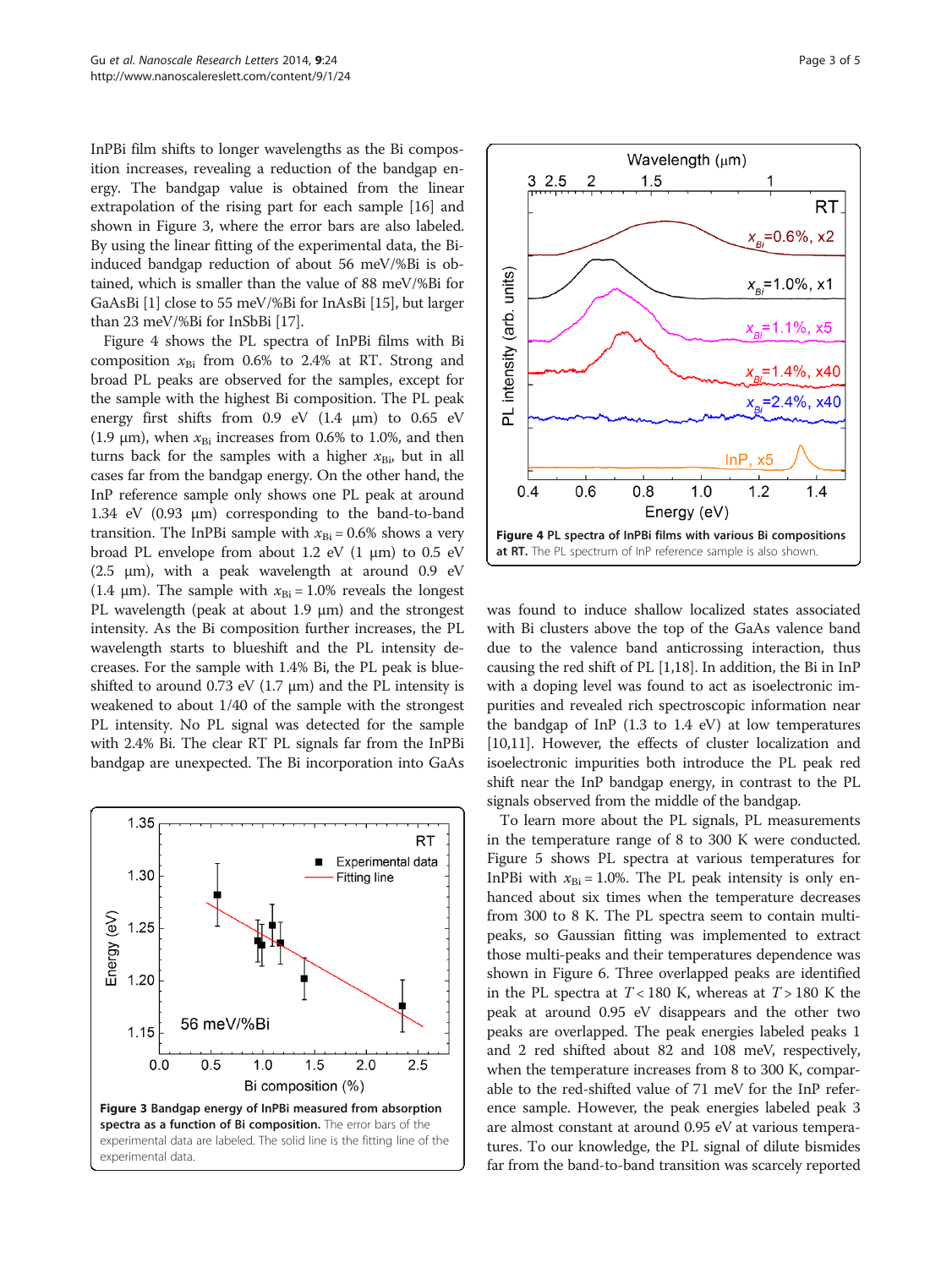<span id="page-3-0"></span>

in the past. Marko et al. observed the clear and broad PL signal of InGaAsBi sample from 0.46 eV (2.7 μm) to 0.65 eV (1.8 μm) with a much longer wavelength than the band-to-band PL at 0.786 eV (1.6 μm) and attributed to the compositional inhomogeneity [\[19](#page-4-0)]. They suggested



that the localized narrower-gap regions trapped carriers at low temperatures and produced the long wavelength emission. However, they could only observe the long wavelength PL at  $T < 160$  K, and the PL intensity dropped rapidly with temperature, which contrasts to our results. In addition, transmission electron microscope and secondary ion mass spectrometry measurements (not shown here) have revealed quite uniform Bi contents in our InPBi samples. Another possible explanation is that the long wavelength PL is from the recombination related to deep energy levels. The Bi incorporation at low growth temperatures may introduce Bi-related defects such as Biantisites [[20](#page-4-0)], which could act as a deep recombination center. Note that the band-to-band PL of InPBi was not observed even at 8 K in our experiments. This suggests a very short carrier lifetime at the bandgap and a long carrier lifetime at the deep levels. Therefore, the origin of the PL signals is still unclear at present, and further investigations are needed to fully account for this phenomenon.

## Conclusions

The structural and optical properties of 430-nm-thick InPBi thin films have been investigated. The Bi compositions determined by RBS measurements were in the range of 0.6% to 2.4%. A good quality has been demonstrated for the samples with the Bi composition lower than 1.4%, whereas the samples with higher Bi contents become partially relaxed. It was found that the incorporation of Bi caused the bandgap reduction of about 56 meV/Bi%. Strong and broad PL signals containing multiple overlapped peaks were observed at room temperature with peak wavelength that varied from 1.4 to 1.9 μm, which is far from the band-to-band transition. The origins of the long wavelength PL signals were discussed, but further investigation is necessary for unambiguous explanation.

#### Competing interests

The authors declare that they have no competing interests.

#### Authors' contributions

YG carried out the optical measurements, analyzed the results, and wrote the manuscript. KW grew the samples and performed XRD measurements. HFZ, YYL, CFC, and LYZ helped in the measurements and analysis of results. YGZ supervised the PL experiments and revised the manuscript. QG supervised the growth and joined the discussions. SMW proposed the initial work, supervised the sample design and analysis, and revised the manuscript. All authors read and approved the final manuscript.

#### Acknowledgements

The authors wish to acknowledge the support of National Basic Research Program of China under grant nos. 2014CB643900 and 2012CB619202; the National Natural Science Foundation of China under grant nos. 61334004, 61204133, and 61275113; the Guiding Project of Chinese Academy of Sciences under grant no. XDA5-1; the Key Research Program of the Chinese Academy of Sciences under grant no. KGZD-EW-804; and the Innovation Research Group Project of National Natural Science Foundation under grant no. 61321492.

#### Received: 13 November 2013 Accepted: 18 December 2013 Published: 13 January 2014